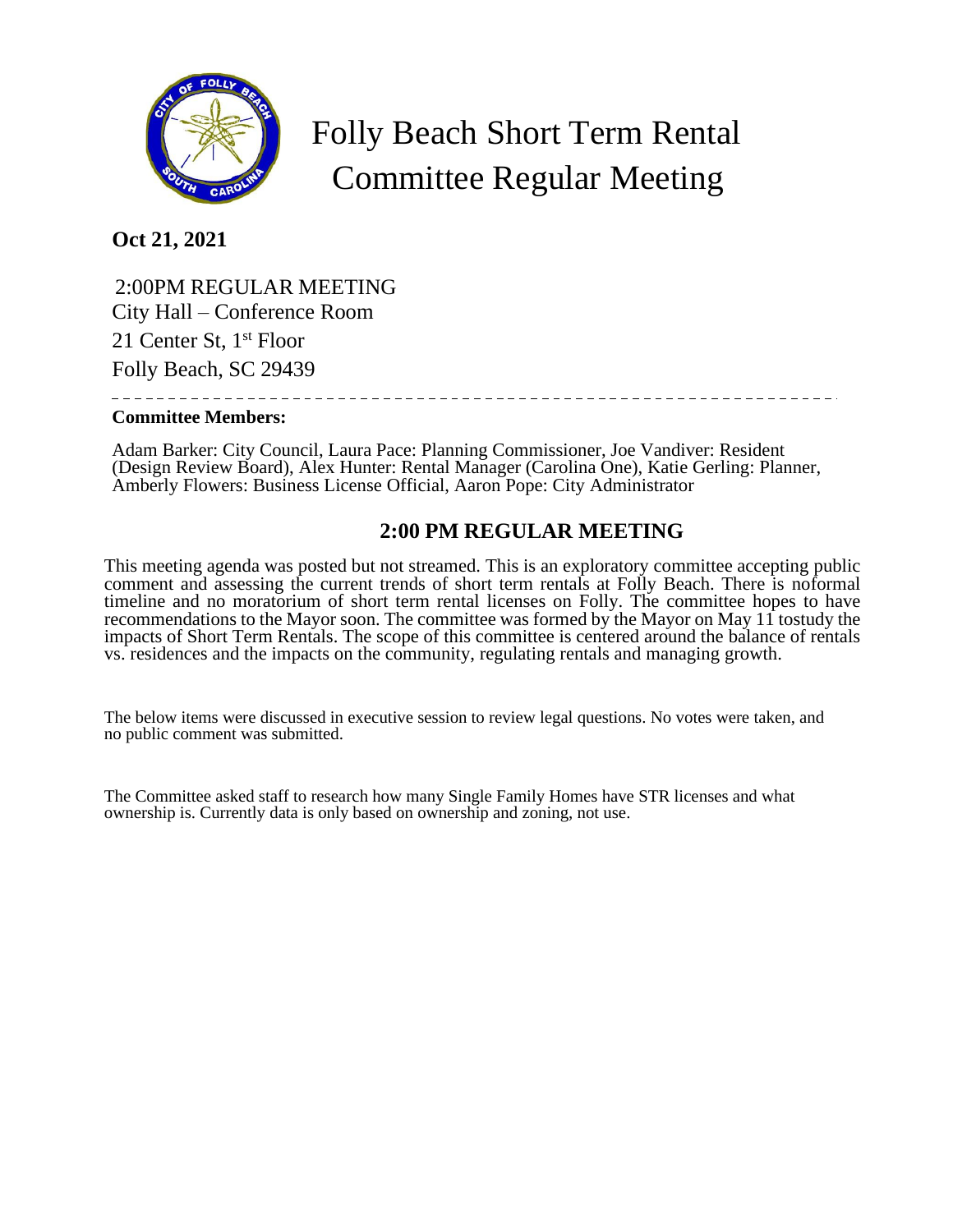

**City of Folly Beach**

Date: October 21<sup>st</sup>, 2021 Topic: Short Term Rental Discussion

Committee Members:

Below are the four main issues identified from discussion in previous meetings. Each issue has multiple recommendations listed below along with policy, reasoning and data supporting each one. There are some information gaps and recommendations that the Committee must fill in through discussion of our upcoming meeting. Below is the format of what Council will see.

*Issue #1: The number of short term rentals in the City is increasing.*

**Recommendation 1:** The STR committee recommends that the City limit future growth of short term rentals while preserving the right of full time residents (4% owners) to rent their homes.

**Policy:** Short term rental of primary residences shall not be capped. Residency shall be established by the prior year property tax bill showing 4% exemption.

**Reasoning:** Currently, the number of primary residences used as rentals is low. However, the committee believes that growth should be allowed in this category. 1) Short term rentals in primary homes have less negative impact than those in secondary homes. 2) Primary residence rentals are limited by duration (less than 72 days a year) and more likely to occur when the owner is on premise. 3) The ability of residents to rent their homes for income to offset taxes, insurance, and other expenses lowers the overall cost of ownership and allows more people the option to live in the City. 4) The conversion of new construction to STR has not occurred at a rapid rate despite no current restrictions.

**Data:** Current percentage of STR primary residences, various white paper articles, #of homes built.

**Recommendation 2:** The STR committee recommends that the City limit future growth of short term rentals while preserving the rights of existing rental uses.

**Policy:** Existing regulations for nonconforming uses will be applied to short term rentals licensed on the date of the ordinance. This includes the right to sell the property to new owners who will be able to obtain licenses.

- Any license that is not renewed within 30 days of expiration or transfer of ownership must be renewed under new limits.
- Any license that is inactive (with no documented short term rental reservations within 12 months or submits documented reasoning (including court order, condemnation letter, probate, etc.) to not allow for the use of that property for more than 12 months) will lapse and must be renewed under new limits. This will require assistance from additional staff.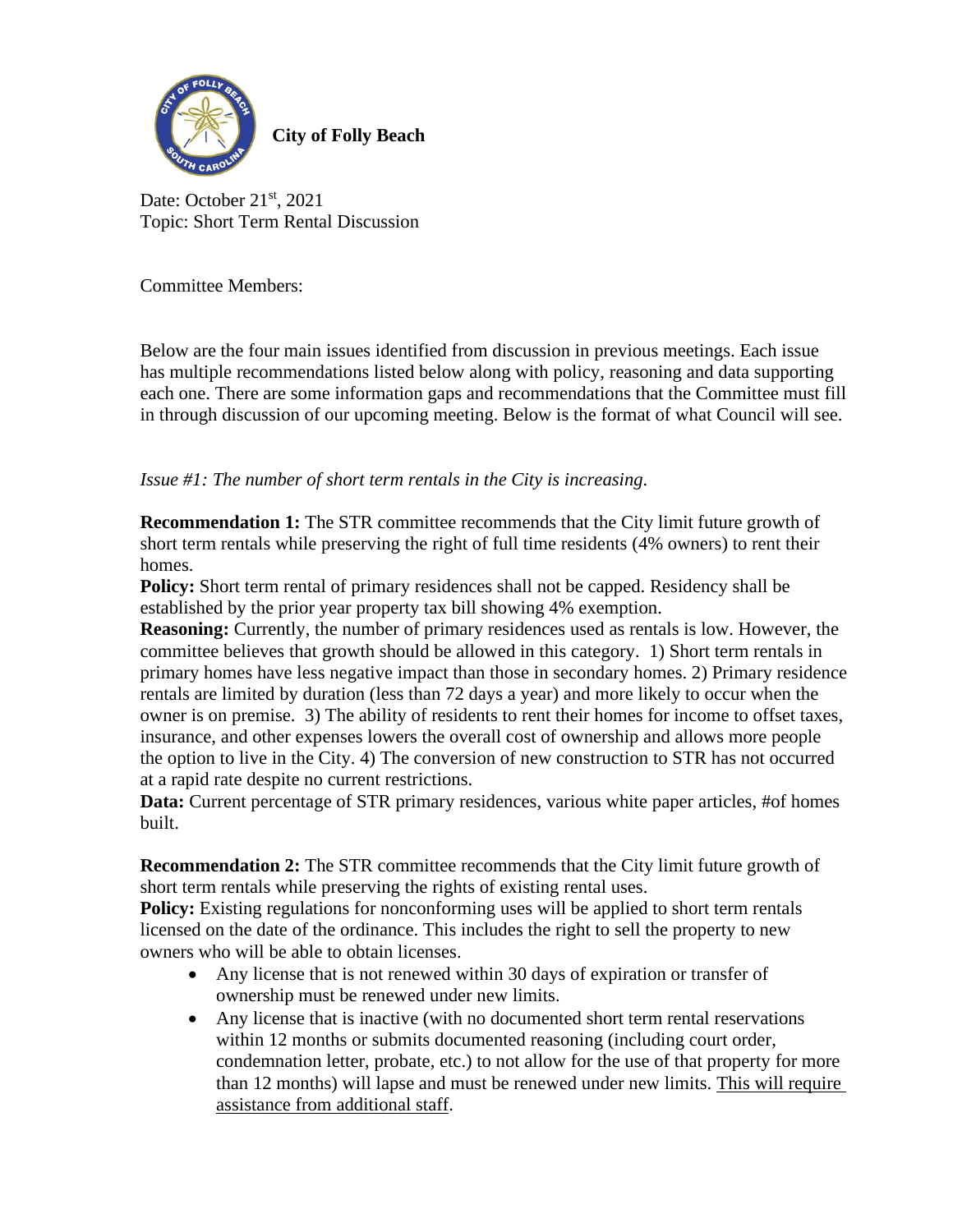- Currently, strikes are attached to the business license owner not the property. A new business license starts the strike count over. Sham owners do not wipe the slate clean.
- Anyone who is a 4% property owner without a rental license at the time the ordinance passes will have the opportunity to maintain that right via a one-time waiver for new owners to apply for a short term rental license within 30 days of sale of home. This will require assistance from additional staff.

**Reasoning:** Discourage hoarding of licenses but uphold vested rights**.** The City wishes to preserve the right to sell their property to whomever and not impact property values based on available short term rental licenses.

**Data:** Nonconforming use codes from Folly's ordinance, other model ordinances.

**Recommendation 3:** The STR committee recommends that the City limit future growth but not hinder various property types from procuring a short term rental license by allowing high density multifamily units (structures with 6 units or more) to not be included in a cap. **Policy:** Short term rentals in a property used as multifamily will not be subject to a cap with proof of legal ownership at the address.

**Reasoning:** Many condos do not allow STRs, or they are already almost fully run as short term rentals. They are also controlled by HOA and that should/can be a building by building decision Having these entire buildings become short term rentals would not impact quality of life as they are either off island or within the commercial districts. New multifamily dwellings are not allowed per zoning ordinance. By exempting these properties from the cap, it allows the City to set a realistic number for a cap.

Data: License registration data, Parcel data, HomeCompliance maps

**Recommendation 4:** The STR committee recommends that the City limit future growth by implementing a cap on the total amount of STR licenses for 6% properties in Folly Beach. **Policy:** The target total number of renters on the island is X as a set number is easiest for enforcement. This will require assistance from additional staff. Options:

- 1. Freeze all issuance of new licenses and eliminate licenses through attrition to a set number of allowable licenses (ex: 750).
- 2. Exempt 4% owners, existing license holders and 6% multifamily dwelling units (recommendations 1-3 above) and set a low cap of licenses (ex: 200 non-exempt licenses). Currently ~1780 licenses are exempt under this proposal.
- 3. Exempt only existing license holders and set a higher cap of licenses (ex: 500 nonexempt licenses).

**Reasoning:** Control growth and maintain a diverse and vibrant community to foster full time residency.

Data: County tax assessor and business license fee annual data; Case studies on home values and selling homes under STR cap.

*Issue #2: Fees charged for short term rentals do not provide enough support to City resources based on the demand brought by the STR population.*

**Recommendation 1:** The STR committee recommends that the City increase the fees associated with Short Term Rentals.

**Policy:** New application fee for ALL property is \$500 annually- this is in line with other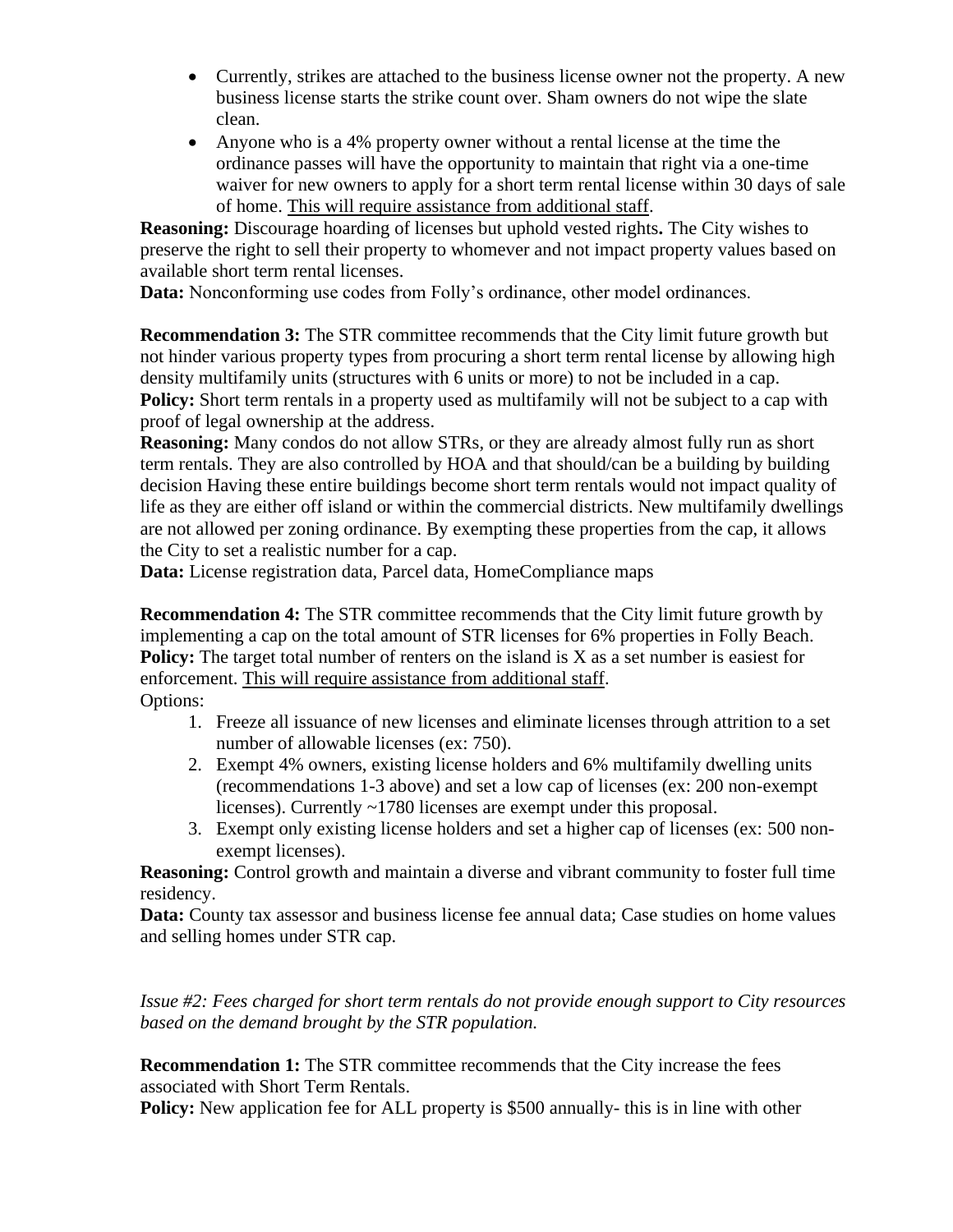communities which do not differentiate with 4% and 6% owners. In 2023, after standardization is complete, an evaluation should be conducted to increase the base fee. **Reasoning:** Business license fees/rates cannot be adjusted this year due to state standardization of business licenses. Thus, an additional application fee will be implemented. These fees are absorbed by the renters, not residents or owners. The new application fee can then be used of fund infrastructure (sidewalks, parks and ped paths), services (public safety, sanitation), and staff (full time dedicated rental staff). These fees could also be used to subsidize long term rentals and affordable housing with some zoning law changes at the City level to encourage this development. Fee would also be used to support more personnel for enforcement of either civil noise violations or for rental management in general. Another option is to set up a dedicated fund for public improvements that serve tourism. Long term rentals would not be impacted as this is a separate application. Data: Fee schedules from surrounding and similar municipalities.

**Recommendation 2**: The STR Committee recommends increasing the fines and immediacy of fines when there is a rental strike.

**Policy**:

- Change the STR ordinance to state that fines are implemented on the second strike rather than two warnings.
	- 1. Warning
	- 2. \$500
	- 3. \$1000
	- 4. Hearing
- Add if local agents cannot appear on site or respond to emergency within two hours of emergency, then that constitutes a strike.
- Add if renting for less than 3 nights, then that constitutes a rental strike (refer to Issue 3, Recommendation 5).
- Add dogs at large to constitute a rental strike.
- This will require assistance from additional staff.

**Reasoning**: Strikes happen so rarely that two warnings is not needed and impacts of strikes should be more immediate to discourage strikes from being obtained.

**Data**: Strikes written, noise complaint reports

**Recommendation 3**: The STR Committee recommends adding City staff for short term rental related issues.

**Policy**: Hire two additional staff (1 administration and 1 code enforcement) to administer the short term rental ordinance and related tasks.

**Reasoning**: Short term rentals are a growing concern on the island, and it takes staff personnel to administer a successful program including consistent and timely enforcement and faster application issuance and compliance.

**Data**: Fees, workload, rental license applications

*Issue #3: Short term rentals cause an unwanted atmosphere on the island for full time residents.*

**Recommendation 1:** The STR committee recommends that the City require clearly marked parking spaces on site for rental properties upon issuance or renewal of license. **Policy:** All required parking spaces must be delineated on the property with a minimum of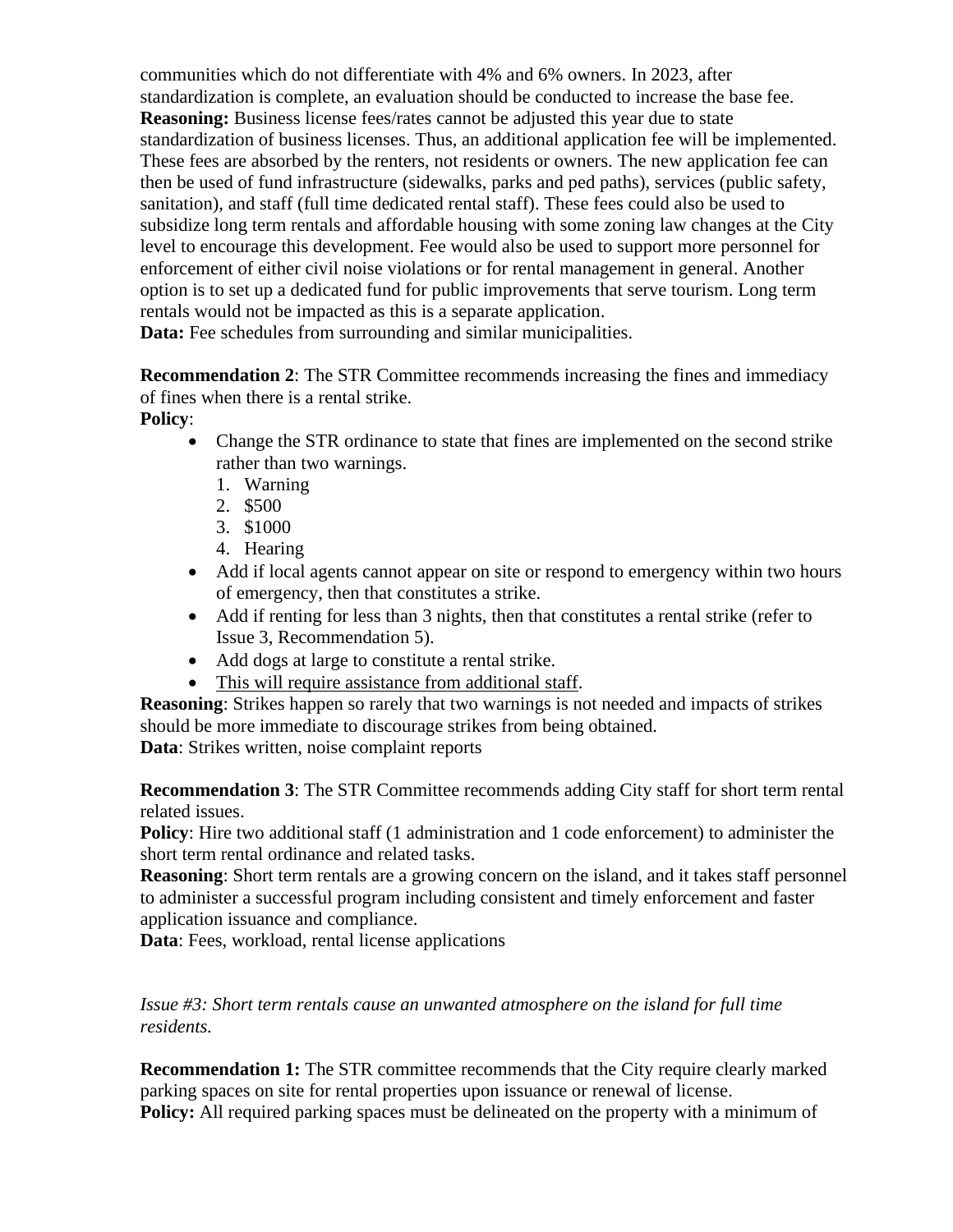front stop bumpers or City approved method. Number of spaces is determined by bedroom count. If a license cannot meet this requirement, it has an option to present an alternate parking plan to the Building Official for approval with reasoning. If a property does not have the required spots or approved plan, then no business license will be issued. **Reasoning:** Increase safety and aesthetics on the island.

Data: Anecdotal evidence and accounts from full time residents stating cars are illegally parking on ROW; parking tickets

**Recommendation 2:** The STR committee recommends that the City use a more robust verification of local agents.

**Policy:** Require properties be managed by someone with a SC property managers license and an office located within 20 miles of Folly Beach.

**Reasoning:** This will limit the number of poorly run rentals by 4% property owners who only rent during high season and reduce the number of nonlocals from violating the short term rental ordinances. Local agents are invested in the community.

## **Data:**

**Recommendation 3:** The STR committee recommends that the City utilize a notification more flexible and quicker than certified letters via mail.

**Policy:** The City will use email or an automated response to the local contact when a violation occurs, a process similar to what Turtle Patrol utilizes. This will require assistance from additional staff.

**Reasoning:** The renters are already gone by the time the notice is received and owners/agents cannot correct the issue in a timely manner.

**Data:** Rental strike letters, feedback from property management companies

**Recommendation 4:** The STR committee recommends that the City make the noise ordinance easier to enforce.

**Policy:**

- Installation and maintenance of noise monitoring software in rentals at owners' expense with at least one noise violation.
- Change a noise violation from a criminal to civil violation (taking away jail time) and make it a true code enforcement issue which will allow enforcement by code officers versus law officers.

**Reasoning:** Strikes are historically difficult to get, and full time residents are growing frustrated that noise violations are not being cited and therefore a strike is not issued. This will reduce the complaints, make enforcement easier and encourage a more desirable atmosphere. Increases efficiency of resources and frees up law enforcement officers.

**Data:** Noise complaint reports, anecdotal evidence from Public Safety.

**Recommendation 5:** The STR committee recommends restricting the numbers of nights a rental can advertise.

**Policy:** Make a minimum 3 night requirement per rental reservation.

**Reasoning:** This will reduce the strain on city resources by having less turnover in rentals, limiting the number of renters, and eliminating certain clientele and quick trips, similar to day trippers.

Data: Articles on short term rental impacts and nuisance rentals.